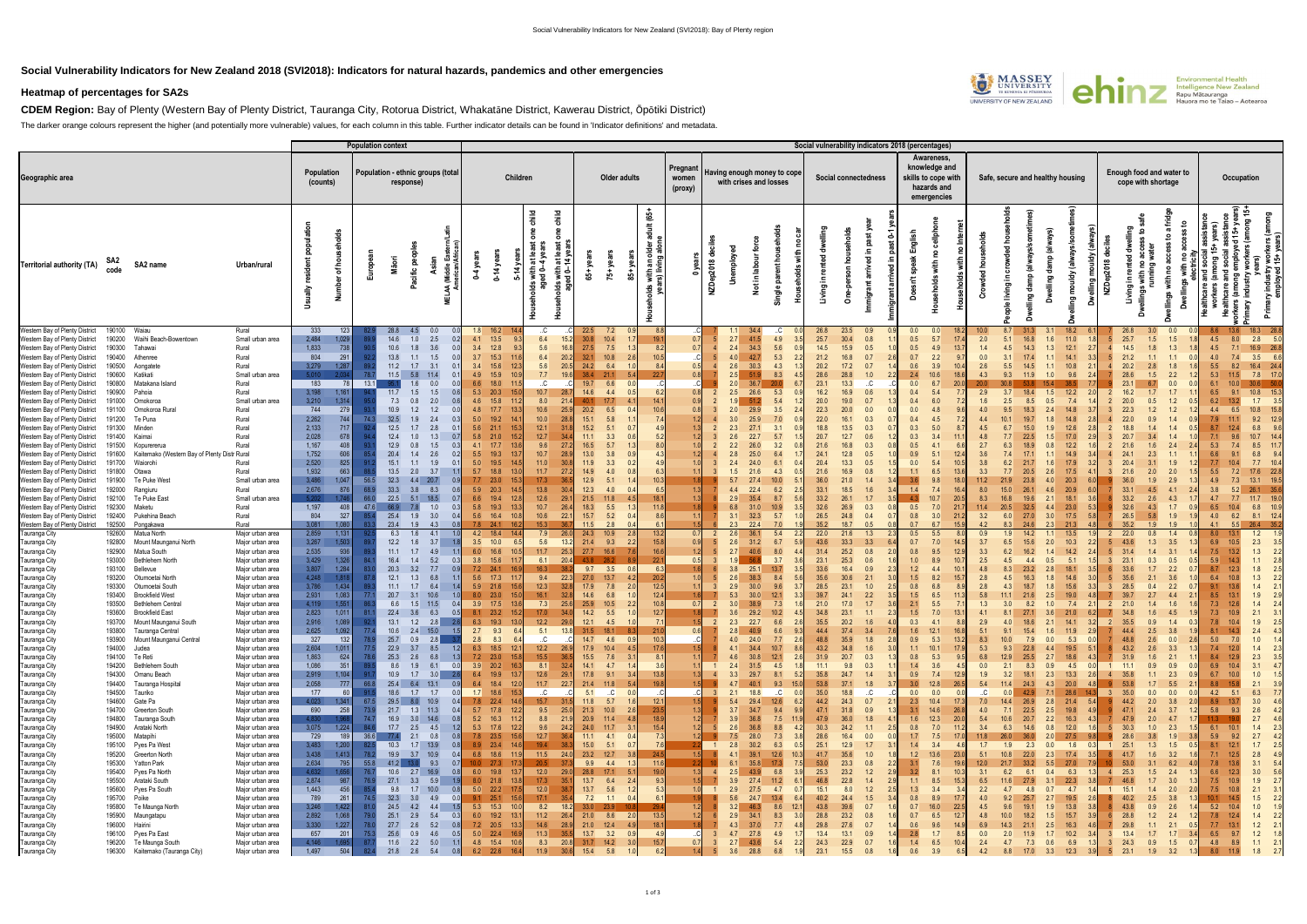## Social Vulnerability Indicators for New Zealand (SVI2018): Bay of Plenty region

|                                                        |                  |                                                        |                                        |                                                                          |                |                | <b>Population context</b> |                                                |                 |                                  |                         |                      |                      |                              |                |                                                      |                                                       |                       |             |                               |                      |                        |                                                                                  | Social vulnerability indicators 2018 (percentages) |               |                                      |                           |                                  |                             |                               |                 |                                               |                            |                   |                             |                                    |
|--------------------------------------------------------|------------------|--------------------------------------------------------|----------------------------------------|--------------------------------------------------------------------------|----------------|----------------|---------------------------|------------------------------------------------|-----------------|----------------------------------|-------------------------|----------------------|----------------------|------------------------------|----------------|------------------------------------------------------|-------------------------------------------------------|-----------------------|-------------|-------------------------------|----------------------|------------------------|----------------------------------------------------------------------------------|----------------------------------------------------|---------------|--------------------------------------|---------------------------|----------------------------------|-----------------------------|-------------------------------|-----------------|-----------------------------------------------|----------------------------|-------------------|-----------------------------|------------------------------------|
| Geographic area                                        |                  |                                                        |                                        | Population<br>Population - ethnic groups (total<br>(counts)<br>response) |                |                |                           |                                                | <b>Children</b> |                                  | Older adults            |                      |                      | Pregnant<br>women<br>(proxy) |                |                                                      | Having enough money to cope<br>with crises and losses |                       |             | Social connectedness          |                      |                        | Awareness,<br>knowledge and<br>skills to cope with<br>hazards and<br>emergencies | Safe, secure and healthy housing                   |               |                                      |                           |                                  | cope with shortage          | Enough food and water to      | Occupation      |                                               |                            |                   |                             |                                    |
| Territorial authority (TA)                             | code             | SA2 name                                               | Urban/rural                            |                                                                          | ৳              | Europe         |                           | 은                                              |                 | $0-4$ year<br>$0-14$ yea         | 듕<br>ੱਕ ਚ<br>¥ੰਦ<br>ਵਾਰ | $\frac{1}{5}$<br>ま 호 | 들 음<br>$65 +$        | 壳                            | ś.             | adult (65+<br>with an o<br>rs) living<br>$rac{8}{5}$ | قع<br>0                                               | NZDep2018 de          | ployer<br>š | Not in lab                    | 오                    | rented<br>ء.<br>త<br>≝ | $\mathbf 5$<br>င်္င                                                              | Σ<br>르.<br>ᄝ<br>£.<br>igra                         | Englis<br>Şpe | with<br>ᅀ<br>eholds                  | 혿<br><b>Jed</b><br>چ<br>C | living                           | ₽<br>ഊ<br>₩<br>١m           | <u>ँ</u><br>ड<br>ਭੂੰ          | NZDep2018       | ᄒ<br>rented<br>옫<br>ingin                     |                            |                   | years)<br>ng 15+<br>ஜ<br>ਛੇ | nustry<br>loyed<br>، ح<br>ᇍ        |
| Tauranga City                                          | 196400           | Ohauiti                                                | Major urban area                       | 3,282                                                                    | 1.21           |                |                           | 6.3                                            |                 | $5.1$ 17.0                       |                         | 10.2                 | 22.6                 | 10.0                         |                | 12.2                                                 |                                                       |                       | 2.8         | 34.3                          | 5.5                  | 17.9                   | 15.9                                                                             | 0.4                                                | 0.9           | 5.3                                  | 1.7                       | 2.7                              | 4.8<br>0.5                  | 4.6                           |                 | 17.9                                          | 1.0<br>1.0                 |                   | 12.1                        | 2.3<br>1.4                         |
| Tauranga City                                          | 196500           | Baypark-Kairua                                         | Major urban area                       | 591                                                                      | 165            | 49.7           | 59.9                      | 2.5<br>3.6                                     |                 | 5.6 23.9                         |                         | 10.0                 | 12.2                 | 5.1                          |                |                                                      |                                                       |                       |             | 37.3                          | 12.0                 | 49.1                   | 14.0                                                                             | 2.0                                                | 1.6           | 8.3                                  | 13.3                      | 23.3<br>23.9                     | 6.5                         | 19.6                          |                 | 49.1                                          | 6.3<br>4.2                 | 5.3               |                             | 6.0                                |
| Tauranga City                                          | 196600           | Welcome Bay West                                       | Major urban area                       | 2,781                                                                    | 912            |                | 26.1                      | 5.2<br>4.4                                     |                 | 8.4 25.2                         |                         | 18.0                 | 9.4                  | 2.6                          |                |                                                      |                                                       |                       | 4.8         | 25.5                          | $12.9$               | 35.1                   |                                                                                  | 14.9<br>0.8                                        | 0.9           | 3.2                                  | 6.8                       | 25.2                             | 3.3                         | 19.1                          |                 | 35.1                                          | 1.8<br>3.5                 | 8.4               |                             | 2.3                                |
| Tauranga City                                          | 196700<br>196800 | Welcome Bay East<br>Pacific View                       | Major urban area                       | 2,556<br>3,015                                                           | 849<br>1,068   |                | 27.1<br>15.4              | 6.7<br>3.5<br>2.2<br>6.6                       |                 | $7.7$ 23.8<br>$7.0$ 22.0         |                         | 16.8<br>14.5         | 16.1<br>17.6         | 6.0<br>7.0                   |                |                                                      |                                                       |                       | 4.8<br>2.3  | 33.2<br>32.4                  | 10.2<br>7.7          | 31.4<br>28.9           | 16.4<br>16.9                                                                     | 0.9<br>0.9                                         | 1.4<br>1.6    | 4.5<br>4.4                           | 6.1<br>2.9                |                                  | 1.2<br>1.2                  | 15.1<br>8.8                   |                 | 31.4<br>28.9                                  | 2.3<br>1.1<br>0.9<br>2.3   |                   |                             | 2.2<br>1.9                         |
| Tauranga City<br>Tauranga City                         | 196900           | Welcome Bay South                                      | Major urban area<br>Major urban area   | 3,450                                                                    | 1,107          |                | 16.5                      | 2.5<br>8.1                                     |                 | 7.9 24.4                         |                         | 17.9                 | 11.7                 | 3.2                          |                |                                                      |                                                       |                       |             | 25.3                          | 7.2                  | 25.1                   |                                                                                  | 9.9                                                |               | 2.8                                  | 2.8                       |                                  |                             | 6.5                           |                 | 25.                                           |                            |                   |                             | 2.5                                |
| Tauranga City                                          | 197000           | Palm Beach North                                       | Major urban area                       | 3,201                                                                    | 1,086          |                | 25.7                      | 3.3<br>6.7                                     |                 | $8.1\quad 24.3$                  |                         | 18.2                 | 10.6                 | 3.8                          |                |                                                      |                                                       |                       |             | 27.1                          | 13.1                 |                        | 19.1                                                                             |                                                    | 1.4           |                                      |                           |                                  |                             |                               |                 |                                               |                            |                   |                             |                                    |
| Tauranga City                                          | 197100           | Palm Beach South-Gravatt                               | Major urban area                       | 3,750                                                                    | 1,449          |                | 11.1                      | 5.8<br>1.2                                     |                 | 4.0 15.8                         |                         | 7.2                  | 29.8                 | 12.4                         |                | 12.3                                                 |                                                       |                       | 2.2         | 42.2                          | 4.2                  | 18.9                   | 18.2                                                                             |                                                    |               | 5.8                                  | 2.1                       | 4.5                              | 0.6                         | 7.5                           |                 | 18.9                                          | 2.3                        |                   |                             |                                    |
| Tauranga City                                          | 197200           | Papamoa Beach North                                    | Major urban area                       | 2,790                                                                    | 963            |                | 23.1                      | 4.4                                            |                 | 8.0 24.0                         |                         | 17.3                 | 10.6                 | 4.3                          |                | 6.4                                                  |                                                       |                       |             | 27.2                          |                      | 40.9                   |                                                                                  |                                                    | 0.6           | 5.6<br>12.3                          |                           |                                  |                             |                               |                 |                                               |                            |                   |                             |                                    |
| Tauranga City                                          | 197300<br>197400 | Doncaster<br>Papamoa Beach South                       | Major urban area<br>Major urban area   | 3,159<br>2,700                                                           | 1,071<br>1,002 |                | 19.0<br>16.6              | $14.0$<br>3.1<br>4.3<br>3.1                    |                 | 8.1 24.8<br>5.9 21.8             |                         | 17.0<br>11.7         | 15.5<br>14.6         | 6.2<br>4.4                   |                |                                                      |                                                       |                       | 4.1         | 32.7<br>30.4                  | 9.5<br>10.2          | 29.0<br>35.3           | 17.9<br>22.0                                                                     | 1.1                                                | 2.4<br>1.1    | 5.3<br>10 <sub>4</sub><br>4.8        | 3.8<br>5.2                | 9.2                              | 1.5<br>2.6                  | 8.7<br>15.4                   |                 | 29.0<br>35.3                                  | 1.8<br>2.7<br>1.3<br>2.8   | 5.4               |                             | 1.6                                |
| Tauranga City<br>Tauranga City                         | 197500           | Motiti                                                 | Major urban area                       | 3,312                                                                    | 1,137          |                | 15.8                      | 2.3<br>2.9                                     |                 | 8.1 26.2                         |                         | 17.1                 | 14.0                 | 3.8                          |                |                                                      |                                                       |                       | 2.8         | 27.7                          | 6.5                  | 25.3                   | 15.5                                                                             | 1.4                                                | 0.8           | 3.9                                  | 1.8                       | 12.7<br>3.1                      | 1.1                         | 11.1                          |                 | 25.3<br>2                                     | 0.6<br>2.5                 | 5.6               |                             | 1.7                                |
| Tauranga City                                          | 197600           | Wairakei                                               | Major urban area                       | 3,345                                                                    | 1,230          |                | 13.0                      | 2.7<br>6.0                                     |                 | 25.9                             |                         |                      | 19.3                 | 6.2                          |                |                                                      |                                                       |                       |             | 36.3                          | 6.0                  | 32.0                   | 18.3                                                                             |                                                    |               |                                      |                           |                                  |                             | 1.3                           |                 | 32.0                                          | 1.0                        |                   |                             |                                    |
| Rotorua District                                       | 197700           | Tui Ridge                                              | Rural                                  | 1,617                                                                    | 585            |                | 16.7                      | 2.8<br>0.9                                     |                 | 5.8 18.9                         |                         | 9.9                  | $13.2$               | 3.5                          |                | 5.5                                                  |                                                       |                       | 2.5         | 22.6                          | 4.9                  | 27.6                   |                                                                                  | 14.8<br>0.6                                        | 0.8           | 6.2                                  | 3.7                       | 5.0                              | 23.7<br>3.5                 | 19.7                          |                 | 27.6                                          | $1.7$ 2.3                  |                   | 9.2                         | 15.3<br>20.5                       |
| Rotorua District<br>Rotorua District                   | 197800<br>197900 | Arahiwi<br>Ngongotaha Valley                           | Rural<br>Rural                         | 156<br>1,590                                                             | 54<br>540      |                | 25.0<br>31.1              | 3.8<br>$2.6\,$<br>2.3                          |                 | $9.6$ 25.0<br>$7.0$ 22.8         |                         | 12.5<br>$13.4$       | 5.8<br>$13.0$        | .C.<br>4.0                   |                |                                                      |                                                       |                       | 2.6         | 20.5<br>28.9                  | .C.<br>7.0           | 41.2<br>26.4           | $12.5$<br>19.2                                                                   | 0.0<br>0.2                                         | 2.0<br>0.8    | 13.3<br>20.0<br>6.7<br>21.8          | C<br>5.9                  | 28.0                             | 4.3                         | 26.7<br>21.8                  |                 | 41.2<br>26.4                                  | 2.4<br>1.2                 | 2.6<br>5.6        |                             |                                    |
| Rotorua District                                       | 198000           | Hamurana                                               | Rural                                  | 1,032                                                                    | 402            |                | 16.9                      | 1.2<br>2.6                                     |                 | 3.8<br>16.0                      |                         | 7.8                  | 18.3                 | 6.1                          |                |                                                      | 0.6                                                   |                       | 2.1         | 26.6                          | 3.1                  | 12.6                   | 14.8                                                                             | 0.0                                                | 0.0           |                                      | 2.6                       |                                  | 2.4                         | 12.8                          |                 | 12.6                                          | 0.0<br>0.8                 |                   |                             |                                    |
| Rotorua District                                       | 198100           | Ngongotaha East                                        | Small urban area                       | 1,926                                                                    | 651            | 61.7           | 48.8                      | 4.2                                            |                 | 6.7<br>20.2                      |                         | 14.1                 | 17.3                 | 6.5                          |                |                                                      |                                                       |                       |             | 33.3                          | 12.1                 | 27.4                   | 19.7                                                                             |                                                    |               |                                      |                           |                                  |                             | 21.1                          |                 | 27.                                           | 3.4                        |                   |                             | 2.7                                |
| Rotorua District                                       | 198200<br>198400 | Ngongotaha West                                        | Small urban area                       | 1,527<br>1,419                                                           | 558<br>564     | 73.5<br>71.5   | 36.1<br>38.9              | 4.3<br>5.1                                     |                 | 8.1 23.8<br>$5.7$ 19.0           |                         | 16.0<br>11.0         | 16.5                 | 6.9                          |                | 12.6<br>16.                                          |                                                       |                       | 44          | 33.2<br>33.7                  | 8.0                  | 28.9<br>29.8           | 25.1<br>29.3                                                                     | 0.8                                                | 0.4           |                                      | 5.8<br>3.9                |                                  |                             | 17.5<br>20.4                  |                 | 28.9<br>29.8                                  | 0.6                        |                   |                             | 2.3                                |
| Rotorua District<br>Rotorua District                   | 198500           | Ngongotaha South<br>Selwyn Heights                     | Small urban area<br>Large urban area   | 1,134                                                                    | 348            | 55.0           | 57.7                      | 4.2<br>5.3                                     |                 | $9.0$ 27.2                       |                         | 17.6                 | 21.4<br>10.1         | 7.0<br>3.4                   |                |                                                      |                                                       |                       |             | 32.4                          | 9.2                  | 47.8                   | 19.6                                                                             | 0.6<br>0.5                                         | 0.9<br>1.4    |                                      |                           |                                  | 4.3                         |                               |                 | 47.8                                          | 1.0                        |                   |                             | 1.8<br>2.9                         |
| Rotorua District                                       | 198600           | Pleasant Heights                                       | Large urban area                       | 2,064                                                                    | 660            | 51.0           | 57.7                      | 4.5                                            |                 | $7.8$ 27.3                       |                         | 15.0                 | 10.9                 | 3.5                          |                |                                                      |                                                       |                       | 9.2         | 31.3                          | 15.5                 | 45.9                   | 21.8                                                                             | 0.3                                                | 1.9           |                                      | 10.5                      |                                  |                             | 33.9                          |                 | 45.9                                          | 1.2                        |                   |                             |                                    |
| Rotorua District                                       | 198700           | Rotoiti-Rotoehu                                        | Rural                                  | 1,965                                                                    | 660            | 57.1           | 55.6                      | 3.2<br>3.5                                     |                 | 5.8<br>19.4                      |                         | 9.6                  | 17.3                 | 4.7                          |                |                                                      |                                                       |                       |             | 32.4                          | 6.5                  | 26.5                   |                                                                                  | 0.6                                                | 1.9           | 12.3                                 |                           |                                  |                             | 25.5                          |                 | 26.5                                          | 5.6<br>2.1                 | 6.3               |                             |                                    |
| Rotorua District<br>Rotorua District                   | 198800<br>198900 | Kawaha<br><b>Fairy Springs</b>                         | Large urban area<br>Large urban area   | 1,902<br>1,782                                                           | 687<br>597     | 66.1<br>58.1   | 33.4<br>51.9              | 10.6<br>7.3<br>8.2<br>7.4                      |                 | $7.3$ 21.6<br>7.4 24.7           |                         | 15.0<br>14.5         | 16.4<br>$13.0$       | 5.5<br>5.1                   |                | 11.3<br>10.6                                         | 1.3<br>1.2                                            |                       | 5.8<br>7.4  | 30.8<br>27.2                  | 12.3<br>13.8<br>5.2  | 33.3<br>42.5           | 21.2<br>23.4                                                                     |                                                    | 2.1<br>1.2    | 5.9<br>13.4<br>18.5                  | 4.8<br>8.9                |                                  | 3.0                         | 18.5<br>27.4                  |                 | 33.3<br>42.5                                  | 1.5<br>2.5<br>2.3          | 6.3               |                             | 1.6<br>2.9                         |
| Rotorua District                                       | 199000           | Western Heights (Rotorua District)                     | Large urban area                       | 2,340                                                                    | 705            | 47.1           | 67.1                      | 3.8                                            |                 | 9.2<br>29.9                      |                         | 18.2                 | 7.8                  | 2.7                          |                |                                                      | 1.5                                                   |                       |             | 33.6                          | 9.                   |                        | 23.2                                                                             |                                                    | 2.1           | 22.9                                 |                           |                                  |                             | 38.4                          |                 |                                               | 2.8                        | 5.5               |                             | 2.7                                |
| Rotorua District                                       | 199100           | Pukehangi North                                        | Large urban area                       | 2,706                                                                    | 819            | 57.5           | 60.0                      | 3.1                                            |                 | 0.0 <sub>1</sub>                 |                         | 21.1                 | 8.2                  | 2.8                          |                |                                                      | 1.8                                                   |                       | 10.5        | 28.7                          | 6.2                  | 52.7                   | 19.9                                                                             |                                                    | 1.0           | 17.4                                 | 13.5                      |                                  | 5.5                         |                               |                 | 52.7                                          | 1.8<br>5.4                 | 5.7               |                             | 2.9                                |
| Rotorua District<br>Rotorua District                   | 199200<br>199300 | Pukehangi South<br>Mangakakahi Central                 | Large urban area<br>Large urban area   | 2,571<br>105                                                             | 939            | 74.0<br>71.4   | 28.6<br>45.7              | 8.9<br>2.9<br>5.7                              |                 | 6.9 20.9<br>5.7<br>20.0          |                         | 13.9<br>.C.          | 18.0<br>11.4         | 9.0                          |                | 12.                                                  | 0.9                                                   |                       | 4.3         | 29.5<br>21.4                  | 9.2<br>12.           | 23.6                   | 22.4<br>33.3                                                                     | 0.6                                                | 1.7<br>0.0    | 12.0<br>12.                          | 3.3                       |                                  | 2.1<br>0.0<br>12.5          | 15.3<br>12.5                  |                 | 23.6                                          | 0.0                        | 3.6               |                             |                                    |
| Rotorua District                                       | 199400           | Koutu                                                  | Large urban area                       | 2,094                                                                    | 639            | 40.3           | 72.3                      | 5.7                                            |                 | 8.5 25.9                         |                         | 17.0                 | 10.6                 | 3.9                          |                | 10                                                   |                                                       |                       | 10.1        | 30.8                          |                      | 46.7                   | 25.3                                                                             | 0.4                                                | 1.9           | 9.2<br>24.                           | 13.8                      |                                  |                             |                               |                 | 46.7                                          | 2.9<br>5.7                 |                   |                             | 3.5                                |
| Rotorua District                                       | 199500           | Mangakakahi West                                       | Large urban area                       | 2,139                                                                    | 684            | 57.9           | 54.7                      | 6.9                                            |                 | $9.3$ 27.3                       |                         | 18.2                 | 8.0                  | 3.5                          |                |                                                      | 1.7                                                   |                       |             | 28.4                          | 5.3                  | 50.0                   | 21.1                                                                             | 0.7                                                | 1.9           |                                      | 9.7                       |                                  | 6.0                         | 31.4                          |                 | 50.                                           | 2.1                        |                   |                             |                                    |
| Rotorua District                                       | 199600           | Sunnybrook                                             | Large urban area                       | 2,067                                                                    | 705            | 73.9           | 32.1                      | 8.3<br>3.3                                     |                 | $6.8$ 23.2                       |                         | 14.7                 | 13.5                 | 5.2                          |                |                                                      |                                                       |                       |             | 27.8                          | 9.8                  | 26.0                   |                                                                                  | 19.2<br>0.9                                        | 1.5           |                                      | 6.0                       | 25.2                             | 2.3                         | 20.0                          |                 | 26.0                                          | 2.8<br>1.4                 | 8.5               |                             | 1.3                                |
| Rotorua District<br>Rotorua District                   | 199700<br>199800 | Fordlands<br>Kuirau                                    | Large urban area<br>Large urban area   | 2,460<br>1,065                                                           | 723<br>378     | 34.4<br>35.8   | 67.8                      | 6.2<br>$\Omega$ .<br>62.8 6.5 15.5             | 0.8             | $9.0\qquad 28.9$<br>$5.9$ 19.7   | 13.8                    | 18.8<br>8.3          | 8.5<br>12.7<br>22.0  | 3.2<br>5.1                   | 0.5<br>11      | 8.7<br>13.6                                          |                                                       |                       | 10.2        | 31.3<br>33.3                  | 13.2<br>18.1<br>11.8 | 58.1<br>60.3           | 23.3<br>37.3                                                                     | 0.4<br>2.3<br>4.8                                  | 2.1           | 10.3<br>23.0<br>$1.7$ $15.8$<br>27.4 | 14.5                      | 12.9 28.6 31.9 6.6 28.0          | 42.6                        | 36.5                          | 9.7             | 58.1<br>60.3                                  | 6.3<br>3.4<br>$7.3$ 10.4   | 6.5<br>8.4<br>5.2 |                             | 2.7<br>1.4                         |
| Rotorua District                                       | 199900           | Utuhina                                                | Large urban area                       | 1,491                                                                    | 522            |                |                           | 56.7 37.0 7.8 17.9<br>0.4                      |                 | 6.0 21.1 15.1                    |                         | $10.4$ 30.1          | $13.5$               | 5.6                          |                |                                                      |                                                       |                       | 5.6         | 28.3 10.4 5.9                 |                      | 40.2                   |                                                                                  | 26.4 2.0                                           |               | 2.5 12.3 20.0                        |                           | 8.2 14.8 29.9 4.1 25.5 5.4       |                             |                               |                 |                                               | 40.2 0.6 4.5 1.            |                   |                             | $2.6$ $3.9$                        |
| Rotorua District                                       |                  | 200000 Pomare                                          | Large urban area                       | 1,713                                                                    | 597            | 74.6           |                           | 30.1 4.2 7.5                                   | 0.5             | 7.4 21.0 13.7                    |                         | 14.2                 | 17.2<br>30.5         | 6.5                          |                | 11.5                                                 | 11                                                    |                       |             | $3.3$ 27.7 6.3                | 2.7                  | 23.6                   |                                                                                  | 20.4 0.9                                           | 1.4           | 5.4<br>9.2                           | 3.5                       | 8.0                              | 18.0<br>1.6                 | 13.0                          | 2.7             | 23.6<br>$\overline{4}$                        | $1.1 \t 2.7$               | 8.0               | 11.6                        | 2.7 3.9                            |
| Rotorua District                                       |                  | 200100 Rotorua Central                                 | Large urban area                       | 537<br>1,917                                                             | <b>228</b>     | 38.5<br>58.2   | 25.7                      | $3.4$ 40.8                                     | 0.6             | 2.2 7.8 4.5<br>8.0 26.4 18.3     |                         | C                    | 14.0                 | 5.0                          |                | 14.3                                                 |                                                       |                       | 6.6         | 25.9                          | 3.6<br>16.           | 77.9                   |                                                                                  | 55.4 10.4                                          | 4.5<br>2.4    | 15.7<br>15.7<br>6.6                  | 6.7                       | 15.4                             | 2.0<br>18.4                 | 16.3                          |                 | 77.9<br>38.8                                  | 5.9<br>5.9<br>$2.4$ $3.6$  | 6.6               | 9.8                         | $3.6$ $5.4$                        |
| Rotorua District<br>Rotorua District                   |                  | 200200 Hillcrest (Rotorua District)<br>200300 Victoria | Large urban area<br>Large urban area   | 2,094                                                                    | 561<br>894     | 37.4           |                           | 42.3 7.4 12.4<br>$26.6$ $5.4$ $41.1$           |                 | 6.3 14.9 8.6                     |                         | 19.7<br>11.4 20.5    | 8.9<br>13.0          | 3.4<br>5.7                   |                | 16.7                                                 | 1.3                                                   |                       | 6.2<br>6.9  | 27.4 15.3<br>$29.8$ 6.8       | - 6.<br>18.5         | 38.8<br>72.0           |                                                                                  | 16.9 1.1 2.4<br>42.0 7.2                           |               | 14.5<br>16.8<br>29.3                 | 9.4<br>12.8               | 18.5 36.9<br>32.7<br>25.0        | 6.9<br>5.9                  | 29.4<br>28.6                  | 10 <sup>1</sup> | 72.0                                          | $3.4$ 12.7                 | 7.0<br>8.2        | 10.6                        | $3.2\quad 4.8$<br>4.7 7.4          |
| Rotorua District                                       |                  | 200400 Waiohewa                                        | Rural                                  | 1,020                                                                    | 348            | 79.4           |                           | $30.0$ 2.4 4.4                                 |                 | 4.4 20.6 16.5                    |                         | 9.0 31.5             | 15.3                 | 5.6                          |                |                                                      |                                                       | 0.9                   | 2.2         | 28.6                          | 3.6                  | 15.5                   |                                                                                  | $15.5$ 0.3                                         | 0.9           | 3.7                                  | 3.0                       | 6.8                              | 1.9<br>16.8                 | 15.0                          |                 | 2 15.5                                        | $2.8\qquad 0.0$            | 8.6               |                             | 4.1 5.9                            |
| Rotorua District                                       |                  | 200500 Glenholme North                                 | Large urban area                       | 2,643                                                                    | 1,143          | 47.0           |                           | 38.0 7.2 23.0                                  |                 | 6.7 18.6 11.8                    |                         | 10.6                 | 18.8<br>21.8         |                              | $9.2$ 2.5      | 22.7                                                 |                                                       | 1.5                   | 8.2         | 35.0                          | 10.3                 | 62.4                   |                                                                                  | 3.6<br>41.0                                        | 3.0           | 15.3<br>29.6                         | 11.0                      | 23.3<br>21.7                     | 5.7                         | 21.4                          | -101            | 62.4                                          | 3.8<br>5.2                 | 7.4               |                             | 3.2<br>5.6                         |
| Rotorua District<br>Rotorua District                   | 200600           | Springfield South<br>200700 Springfield North          | Large urban area<br>Large urban area   | 1,995<br>1,785                                                           | 717<br>606     | - 82.9<br>74.3 |                           | 20.6 1.7 7.5<br>20.5 3.4 14.6                  | 0.8             | 5.9 21.4 15.5<br>5.0 16.1 11.3   |                         | 12.4<br>11.7         | 17.7<br>30.9<br>24.5 | 6.9<br>25.5 15.6             |                | 8.6<br>13.8                                          | 0.8                                                   | 1.1<br>$\overline{2}$ | 3.1<br>3.0  | 28.3<br>38.1                  | 5.2<br>6.6           | 17.5<br>27.6           |                                                                                  | $15.1$ $1.4$<br>2.0<br>$25.5$ 3.0<br>- 5.4         | 1.4<br>2.2    | 3.9<br>4.8<br>7.4<br>11.1            | 2.9<br>3.4                | 4.4<br>6.5                       | 2.2<br>17.4<br>20.0         | 15.5<br>$3.2$ 17.1            | 2               | 17.5<br>27.6                                  | 2.2<br>0.9<br>1.6<br>2.1   | 9.9<br>7.6        |                             | 2.3<br>3.3<br>$2.2$ $3.7$          |
| Rotorua District                                       | 200800           | Glenholme South                                        | Large urban area                       | 2,022                                                                    | 831            | 74.3           |                           | 19.7 2.5 14.8                                  | 0.9             | 4.7 15.6 10.8                    |                         | 8.0 21.8             |                      | 25.1 13.9                    |                | 16.9                                                 | 1.3                                                   |                       | 3.0         | 36.7                          | 8.1                  | 25.4                   | 29.6                                                                             | 2.8                                                | 2.0           | 8.3<br>13.1                          | 3.8                       | 7.6                              | 17.9<br>2.4                 | 14.4                          |                 | 25.4                                          | 0.8<br>2.4                 | 7.0               |                             | $1.6$ 2.6                          |
| Rotorua District                                       |                  | 200900 Owhata West                                     | Large urban area                       | 3,147                                                                    | 1,011          | 59.3           |                           | 49.1 5.1 7.6<br>$-0.6$                         |                 | 9.4 27.3 17.8                    |                         | 19.3                 |                      | $12.5$ $4.3$ $1.0$           |                | 10.6                                                 | 1.2                                                   |                       | 6.5         | 30.5                          | 12.1<br>5.6          | 35.6                   |                                                                                  | $22.7$ 0.1                                         | 1.9           | 7.9<br>17.1                          | 7.3                       | 14.8                             | 24.1<br>3.4                 | 20.5                          |                 | 35.6                                          | 2.6<br>1.7                 | 7.1               |                             | $3.3$ $5.2$                        |
| Rotorua District<br>Rotorua District                   |                  | 201000 Holdens Bay-Rotokawa<br>201100 Ngapuna          | Large urban area<br>Large urban area   | 1,248<br>357                                                             | 462<br>102     |                |                           | 67.5 45.2 7.7 5.3<br>23.5 88.2 3.4 4.2<br>0.0  | 0.5             | 6.3 22.4 16.1<br>$9.2$ 23.5 15.1 |                         | 10.5<br>16.1         | 30.1<br>29.0         | 12.3 3.6 0.7<br>10.9 2.5 0.0 |                |                                                      | 1.4                                                   |                       | 11.0        | 6.8 26.6 14.0<br>$29.7$ 18.8  | 3.0<br>$-11.$        | 39.7<br>37.1           | 21.9                                                                             | 24.5 1.2<br>C                                      | 1.0<br>0.9    | 5.3<br>21.2<br>7.1<br>32.1           | 7.1                       | 10.2<br>34.5<br>26.1             | 9.1<br>34.1<br>6.9          | 26.0<br>29.6                  | $-11.1$         | 39.7<br>37.1                                  | $1.5$ $3.8$<br>0.0<br>0.0  | 8.4<br>4.4        | 7.4                         | $3.1$ 4.7<br>4.4 7.4               |
| Rotorua District                                       |                  | 201200 Fenton Park                                     | Large urban area                       | 1,698                                                                    | 693            |                |                           | 45.8 31.6 3.7 29.3<br>0.4                      |                 | 4.8 13.8 9.0                     |                         | 9.4                  | 19.3                 | 24.7 15.0 7.4                |                |                                                      | 1.1                                                   |                       |             | 6.6 37.5 7.1 19.6             |                      | 55.6                   |                                                                                  | 42.9 5.3 12.5                                      |               | $3.1 \quad 22.1$<br>33.7             | 9.7                       | 17.8                             | 24.6<br>5.5                 | 21.4                          | 6.6             | 55.6                                          | 2.6<br>6.3                 | 6.4               |                             | 4.1 7.3                            |
| Rotorua District                                       |                  | 201300 Tihiotonga-Whakarewarewa                        | Large urban area                       | 771                                                                      | 288            | 59.1           |                           | 37.4 1.9 13.2                                  | 0.8             | 4.3 15.2 10.9                    |                         | 7.8                  | 22.2                 | $17.5$ $7.4$                 |                | 6.                                                   |                                                       |                       |             | 5.5 29.2 8.9                  |                      | 35.1                   |                                                                                  | $22.2$ 2.7                                         |               | $2.0\qquad 8.2$<br>12.9              | 7.7                       | 14.8                             | 27.4                        | $4.8$ 24.7                    |                 | 35.1                                          | 3.5<br>4.7                 | 6.8<br>2.3        | 10.5                        | 4.1 6.3                            |
| Rotorua District<br>Rotorua District                   |                  | 201400 Owhata East<br>201500 Lynmore                   | Large urban area<br>Large urban area   | 3,069<br>3,288                                                           | 1,011<br>1,179 | 64.8           |                           | 42.6 5.6 6.9<br>16.8 2.7 11.9                  | 0.6<br>0.9      | 7.3 23.4 16.1<br>$5.0$ 21.1 16.1 |                         | 14.3<br>9.9          | 32.3<br>32.0         | 17.6 10.1<br>15.6 6.4        | 2.6<br>$-1.6$  | 13.1<br>8.8                                          | 1.0                                                   |                       | 4.8<br>2.9  | 33.5 9.5<br>26.4 6.2          | $\overline{2}$ .     | 28.4<br>19.2           | 23.8                                                                             | 0.7<br>$16.9$ 1.7<br>2.9                           | 1.9<br>1.5    | 7.3<br>14.6<br>4.7<br>6.6            | 6.1<br>2.6                | 24.5<br>11.6<br>16.6<br>5.8      | 3.6                         | 20.9<br>$1.6$ $13.5$          | 2               | 28.4<br>19.2                                  | 1.6<br>2.8<br>1.8<br>1.8   | 1.3               | 7.9 12.9                    | $2.3$ $3.7$<br>8.5 12.1 3.0 4.3    |
| Rotorua District                                       |                  | 201600 Ngakuru                                         | Rural                                  | 1,770                                                                    | 639            |                |                           | 20.5 1.7 2.4                                   | 0.5             | 7.6 22.2 14.6                    |                         | 14.0                 | 31.5                 | $9.8$ 2.4                    | - 0.3          |                                                      |                                                       |                       |             | $2.2$ $20.0$ $3.0$            |                      | 36.2                   |                                                                                  | 16.9 0.7                                           |               | $0.3$ 7.2 21.1                       | 1.7                       | 5.2                              |                             | 23.3 2.6 18.5                 |                 | $4 \quad 36.2$                                | $4.6\qquad 3.6$            | 1.5               |                             | 3.9 5.0 32.5 41.7                  |
| Rotorua District                                       |                  | 201700 Kaingaroa-Whakarewarewa                         | Rural                                  | 1,887                                                                    | 690            |                |                           | $32.6$ $2.5$ $2.1$<br>0.3                      |                 | 4.8 21.3 16.5                    |                         | 9.3                  | 28.0                 | 13.8 4.5                     | 0.6            |                                                      | 0.8                                                   |                       |             | $3.2$ 27.1 6.5                |                      | 24.2                   | 22.0                                                                             | 0.5                                                |               | $0.6$ 11.7<br>17.6                   | 4.8                       | 8.6                              | 27.1 5.9 21.6               |                               |                 | 24.2                                          | $4.3$ 2.9                  |                   |                             | 6.1 8.7 14.9 21.4                  |
| Rotorua District<br><b>Whakatane District</b>          |                  | 201800 Golden Springs<br>201900 Manawahe               | Rural<br>Rural                         | 1,767<br>996                                                             | 609<br>381     | 84.9           |                           | $29.9$ 2.9 4.9 0.3<br>21.4 1.2 2.1             |                 | 8.8 26.5 17.8<br>6.0 16.0 10.2   |                         | 16.9<br>11.8         | 16.6<br>22.7         | $7.0$ $2.0$ $0.2$<br>3.9     | $\overline{0}$ |                                                      | 1.2                                                   |                       | 3.2         | 3.0 20.8 5.9<br>28.0          | 4.2                  | 48.0<br>19.8           | 15.3                                                                             | $21.3$ 0.8<br>0.6                                  | 0.7<br>0.0    | 5.0<br>24.6<br>9.6<br>15.8           | 3.6<br>5.7                | 7.2<br>17.0                      | 0.9                         | 6.9 26.6 2.9 16.6 5.1<br>15.0 | 4.4             | 48.0<br>19.8                                  | $1.7$ $4.5$<br>$2.6$ $2.6$ | 6.1               |                             | 2.3 3.0 39.0 51.4<br>8.9 18.3 26.6 |
| Whakatane District                                     |                  | 202000 Matata-Otakiri                                  | Rural                                  | 1,737                                                                    | 618            | 74.8           | 35.4                      | $1.7$ 4.0                                      | 0.3             | 6.6 21.8 15.4                    |                         | 11.7                 | 16.1<br>28.6         | 5.0                          | 0.7            |                                                      | 1.0                                                   |                       | 4.4         | 29.1                          | 6.1<br>-2.           | 32.2                   | 19.4                                                                             | 0.7                                                | 0.7           | 5.7<br>18.2                          | 5.1                       | 9.7                              | 22.0<br>2.2                 | 15.1                          | 3.2             | 32.2                                          | 1.6<br>2.1                 | 4.2               |                             | 6.3 17.2 26.0                      |
| <b>Whakatane District</b>                              |                  | 202100 Onepu Spring                                    | Rural                                  | 1,221                                                                    | 405            | 74.7           | 41.5                      | $1.2$ 2.5                                      | 0.2             | 7.1 19.4 12.3                    |                         | 14.1                 | 14.5<br>29.7         | $2.5$ 0.2                    |                | 3.8                                                  | 1.2                                                   |                       |             | 5.2 25.6 5.4                  |                      | 19.3                   |                                                                                  | 13.8<br>0.2<br>0.5                                 | 0.3           | 5.6<br>14.3                          | 2.6                       | 5.1                              | 21.1 2.4 16.3               |                               | 3.3             | 19.3                                          | 2.4<br>1.6                 | 5.2               |                             | 7.5 12.2 17.6                      |
| <b>Whakatane District</b><br>Whakatane District        | 202200<br>202300 | Edgecumbe<br>Thornton-Awakeri                          | Small urban area<br>Rural              | 1,644<br>2,289                                                           | 546<br>756     | 66.6<br>77.6   | 34.2                      | 46.4 3.3 4.7<br>1.6<br>1.7<br>$\overline{0}$ . | 0.2             | 8.0 24.5 16.6<br>6.3 21.2 14.9   |                         | 16.2<br>12.8         | 15.5<br>34.1<br>15.2 | 4.7<br>5.4                   | 0.9            | 12.4<br>5.8                                          | 1.5<br>1.4                                            |                       | 5.3<br>3.5  | $31.5$ 9.0<br>27.0            | 6.2                  | 36.8<br>27.3           | 23.6<br>16.1                                                                     | 0.0<br>0.5<br>0.3<br>0.5                           | 0.7<br>0.4    | 7.7<br>22.5<br>6.4<br>16.1           | 5.7<br>4.2                | 9.6<br>8.7                       | $22.4$ 3.1<br>21.5 3.9 18.3 | 16.7                          | $-4.3$          | 36.8<br>27.3                                  | 1.8<br>3.0<br>2.6<br>3.0   | 4.6<br>5.0        |                             | 7.3 6.5 10.3<br>7.2 17.6 25.3      |
| <b>Whakatane District</b>                              |                  | 202400 Te Teko Lakes                                   | Rural                                  | 1,758                                                                    | 465            | 36.0           | 78.8                      | $3.4$ 2.0                                      | 0.2             | 7.2 24.7 17.4                    |                         | 18.3                 | 10.4                 | 2.7                          | 0.7            | 5.6                                                  | 1.5                                                   |                       | 10.2        | 36.3                          | 9.1                  | 27.7                   | 15.4                                                                             | 0.2<br>0.7                                         | 1.0           | 9.4<br>24.4                          | 14.6                      | 27.6                             |                             | 46.2 11.8 36.9 12.3           |                 | 27.7                                          | 3.2<br>4.0                 | 3.2               | 5.9                         | $10.2$ 19.1                        |
| <b>Whakatane District</b>                              | 202500           | Coastlands                                             | Medium urban area                      | 1,776                                                                    | 579            | 68.2           | 42.4                      | $3.7\qquad 2.5$                                | 0.3             | 7.9 24.0 16.2                    |                         | 16.8                 | 12.8                 | 3.7                          | 0.8            | 6.5                                                  | 1.4                                                   |                       | 4.4         | 26.2                          | 6.5                  | 20.1                   | 15.1                                                                             | 0.2<br>0.3                                         | 0.3           | 6.1<br>11.2                          | 5.5                       | 9.4                              | $16.7$ 2.9                  | 12.6                          |                 | 20.1                                          | 1.7<br>1.1                 | 8.6               | 12.5                        | 4.9 7.0                            |
| Whakatane District                                     | 202600           | Whakatane West                                         | Medium urban area                      | 3,336                                                                    | 1,080          | 58.0<br>66.8   | 55.8<br>41.0              | 3.7<br>3.1<br>$3.8\qquad 6.4$                  | 0.4             | 9.2 27.7 18.4                    |                         | 15.9                 | 12.5<br>23.0         | 4.9<br>23.9 12.6             | 3.6            | 11.8<br>18.8                                         | 1.7 <sup>1</sup>                                      |                       | 7.3<br>4.9  | 32.5<br>38.2 10.7             | 13.0<br>9.0          | 40.2                   | 20.1                                                                             | 0.4<br>0.4                                         | 1.5           | 7.3<br>18.5<br>$1.5$ 11.7            | 7.8                       | 13.4<br>29.6                     | 4.9                         | 22.4                          | $-5.1$          | 40.2<br>41.3                                  | 3.2<br>4.1                 | 7.5<br>6.8        | 12.4                        | $3.0$ 4.9<br>$2.6$ 4.6             |
| <b>Whakatane District</b><br><b>Whakatane District</b> | 202800           | 202700 Whakatane Central<br>Trident                    | Medium urban area<br>Medium urban area | 3,372<br>3,402                                                           | 1,320<br>1,245 | 63.4           | 43.7                      | 3.5<br>5.6                                     | 0.3<br>0.6      | 6.0 17.6 11.6<br>7.4 22.0 14.6   |                         | 10.2<br>12.4         | 23.3<br>27.6         | 12.4                         |                | 21.4                                                 | 1.2<br>1.6                                            |                       | 5.1         | 43.6 14.7                     | 12.                  | 41.3<br>45.3           | 32.3<br>33.7                                                                     | 0.9<br>0.4                                         | 1.6           | 21.8<br>13.6<br>24.8                 | 5.6<br>6.7                | 12.5<br>14.6                     | 25.8                        | 22.9 2.8 18.9<br>$4.9$ 23.0   |                 | 45.3                                          | 2.5<br>3.5<br>3.5<br>4.0   | 7.9               | 12.0                        | $2.1$ 4.2                          |
| <b>Whakatane District</b>                              | 202900           | Allandale                                              | Medium urban area                      | 2,514                                                                    | 1,050          | 67.8           | 38.1                      | 6.6<br>3.7                                     | 0.4             | 6.1 18.7 12.6                    |                         | 10.5                 | 22.7                 | 24.2 11.5                    | 2.6            | 21.0                                                 | 1.3                                                   |                       | 5.0         | 38.3                          | 11.7<br>10.2         | 40.6                   | 36.2                                                                             | 0.6                                                |               | $1.3$ $12.9$<br>25.5                 | 5.8                       | 11.9                             | 22.5 3.2 18.0               |                               |                 | 40.6                                          | 2.8<br>3.4                 | 7.6               | 13.4                        | $2.1$ $3.6$                        |
| <b>Whakatane District</b>                              | 203000           | Mokorua Bush                                           | Medium urban area                      | 1,395                                                                    | 546            |                | 18.5                      | $1.5$ $3.4$<br>0.0                             |                 | 3.4 17.2 13.8                    |                         | 6.7                  | 23.4<br>24.2         | 6.9                          | 0.             | 9.6                                                  | 0.4                                                   | $\overline{2}$        |             | 2.6 31.8 4.5                  |                      | 13.1                   | 16.9                                                                             | 0.9                                                | 0.4           | 6.8<br>6.3                           | 1.9                       | 3.2                              |                             | 13.1 0.6 11.4 2.3             | $\overline{2}$  | 13.1                                          | 1.7<br>1.1                 |                   | $9.4$ 14.2                  | $2.1$ $3.2$                        |
| <b>Whakatane District</b><br><b>Whakatane District</b> | 203100<br>203200 | Wainui<br>Ohope                                        | Rural<br>Small urban area              | 1,497<br>3,177                                                           | 432<br>1,350   |                | 44.1 67.3<br>14.9         | 1.0<br>3.4<br>$1.0\qquad 3.2$                  | 0.2             | 8.6 27.1 18.4<br>5.5 15.7 10.2   |                         | 17.6<br>8.4 20.3     | 10.4                 | 3.2<br>28.0 11.0             | 2.5            | 8.4<br>13.3                                          |                                                       | 0.8<br>3 <sup>1</sup> |             | 6.8 27.9 12.2<br>2.2 36.1 5.6 |                      | 29.2<br>28.6           | 15.3<br>25.1                                                                     | 0.4<br>0.6<br>1.2                                  | 3.1<br>0.5    | 8.9<br>21.1<br>6.4<br>11.2           | 0.8                       | 12.8 22.7 34.7 11.0 33.6 14.3 10 |                             | 2.2 16.3 1.9 11.7 2.8         | - 3             | 29.2<br>28.6                                  | 2.5<br>1.6<br>$1.4$ 2.3    | 0.8               | 6.8 10.5                    | 9.6 14.8<br>8.7 14.2 3.1 5.1       |
| <b>Whakatane District</b>                              |                  | 203400 Galatea                                         | Rural                                  | 1,407                                                                    | 498            |                |                           | 53.3 60.1 3.6 1.1                              | 0.4             | 8.3 26.9 18.8                    |                         | 16.0                 | 34.7                 | $10.0\qquad 3.0$             | 0.4            | 8.                                                   | 1.7 <sub>1</sub>                                      |                       |             | 8.5 30.3 11.4                 | 7.5                  | 38.7                   | 27.5                                                                             | 0.6<br>0.9                                         |               | $2.0\qquad 26.5$<br>33.1             |                           | 9.3 19.3 41.2 13.0 32.3 13.5 10  |                             |                               |                 | 38.7                                          | 6.6<br>5.1                 | 4.4               |                             | 3.2 5.2 28.6 46.7                  |
| <b>Whakatane District</b>                              |                  | 203500 Waingarara-Waimana                              | Rural                                  | 2,361                                                                    | 651            |                | 36.6 75.2                 | 4.7 0.8                                        | 0.1             | 7.8 30.1 22.4                    |                         | 14.7                 | 38.2                 | $10.7$ 2.9                   |                |                                                      |                                                       |                       |             | 8.7 34.7 11.5                 |                      | 33.6                   |                                                                                  | $22.5$ 0.1<br>0.3                                  |               | $2.9$ 15.2<br>32.1                   |                           |                                  |                             |                               |                 | 14.8 28.1 46.0 12.4 37.7 17.6 10 33.6 7.3 3.6 |                            | 2.4               |                             | 5.4 9.7 18.5 32.9                  |